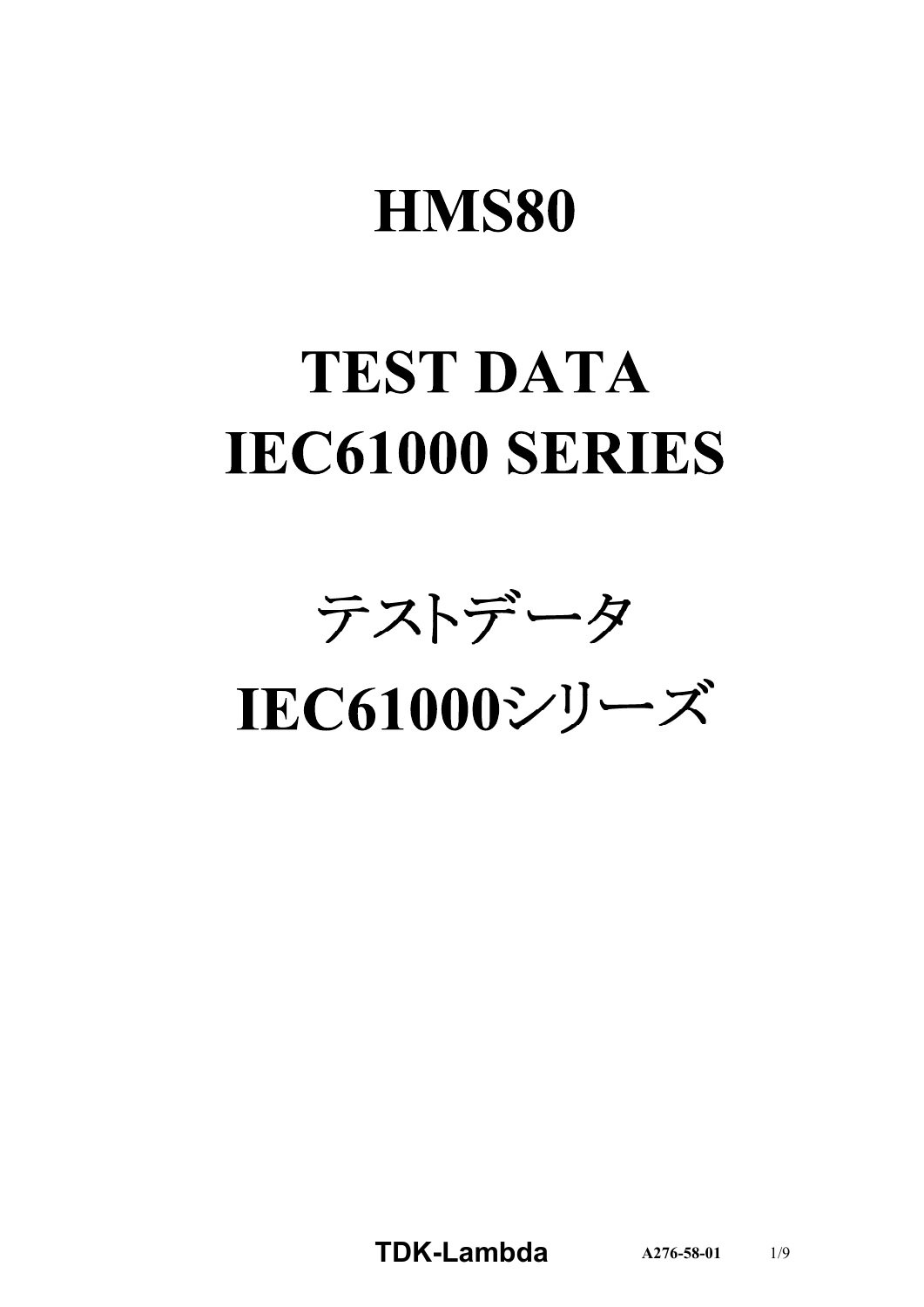## **HMS80**

### **INDEX**

|                |                                                                                      | <b>PAGE</b>  |
|----------------|--------------------------------------------------------------------------------------|--------------|
| 1.             | 静電気放電イミュニティ試験 ……………………………………………………………… 3                                             |              |
|                | Electrostatic Discharge Immunity Test (IEC61000-4-2)                                 |              |
| 2.             | 放射性無線周波数電磁界イミュニティ試験 ………………………………………………… 4                                            |              |
|                | Radiated Radio-Frequency Electromagnetic Field Immunity Test (IEC61000-4-3)          |              |
| 3 <sub>1</sub> | 電気的ファーストトランジェントバーストイミュニティ試験 …………………………………                                            | $\zeta$      |
|                | Electrical Fast Transient / Burst Immunity Test (IEC61000-4-4)                       |              |
|                | 4. サージイミュニティ試験 ……………………………………………………………                                               | 6            |
|                | Surge Immunity Test (IEC61000-4-5)                                                   |              |
| 5 <sub>1</sub> | 伝導性無線周波数電磁界イミュニティ試験 ………………………………………………                                               | 7            |
|                | Conducted Disturbances Induced by Radio-Frequency Field Immunity Test (IEC61000-4-6) |              |
| 6.             | 電力周波数磁界イミュニティ試験 ………………………………………………………                                                | $\mathbf{8}$ |
|                | Power Frequency Magnetic Field Immunity Test (IEC61000-4-8)                          |              |
| 7.             | 電圧ディップ、瞬停イミュニティ試験 ……………………………………………………                                               | $\mathbf Q$  |
|                | Voltage Dips, Short Interruptions Immunity Test (IEC61000-4-11)                      |              |

■使用記号 Terminology Used

| FG …… フレームグラウンド Frame GND   |            |
|-----------------------------|------------|
| I. ・・・・・・・ ライブライン           | Live line  |
| N …… ニュートラルライン Neutral line |            |
| → …… 接地                     | Earth      |
| +V …… +出力                   | $+$ Output |
| -V …… - 出力                  | - Output   |

■試験結果は、当社標準測定条件における結果であり、参考値としてお考え願います。

Test results are reference data based on our standard measurement condition.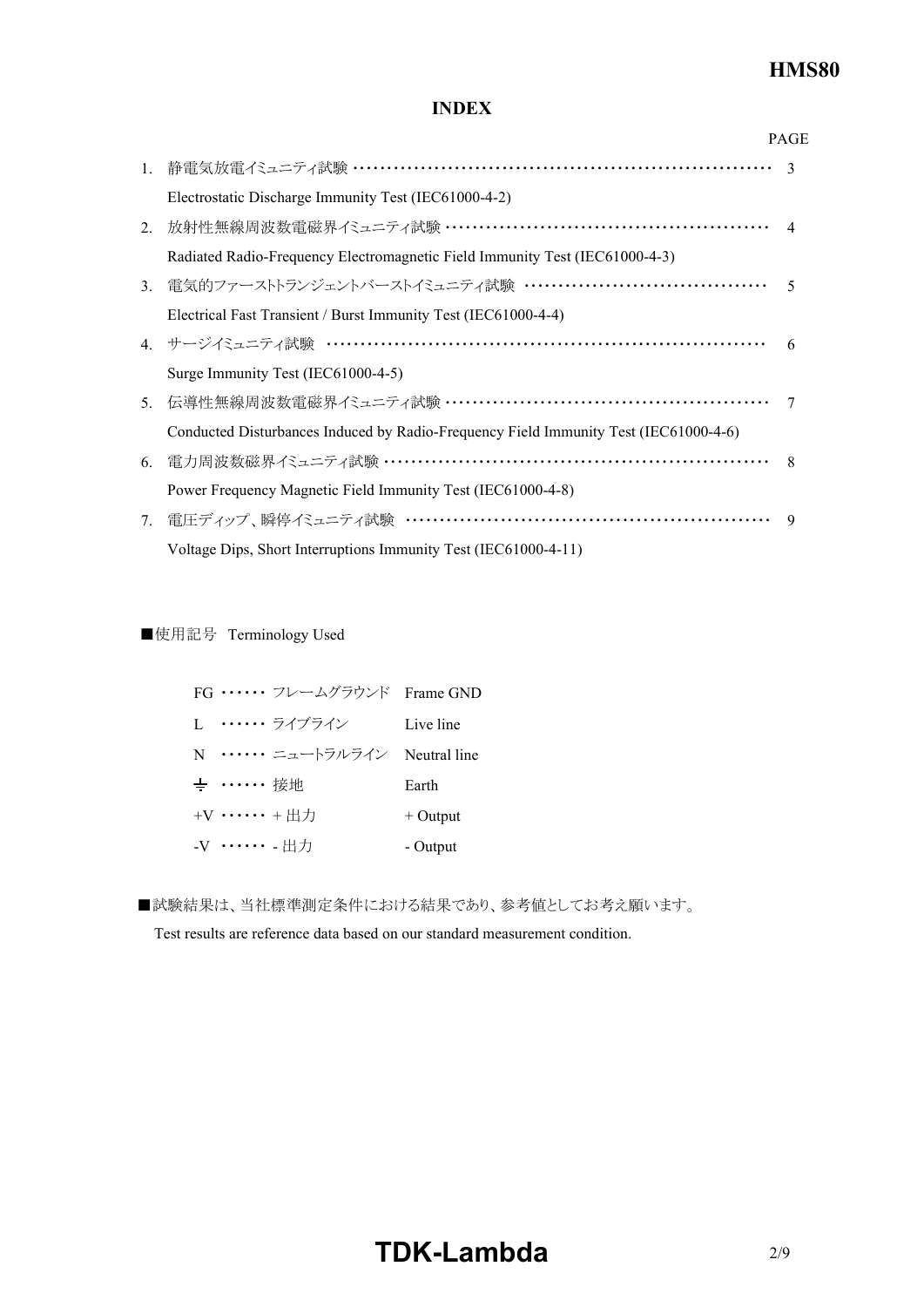## **1. Electrostatic Discharge Immunity Test (IEC6100042)**

**MODEL : HMS80**



### **(4) Acceptable Conditions**

1.入力再投入を必要とする一時的な機能低下のない事 Must not have temporary function degradation that requires input restart.

2.試験後の出力電圧は初期値から変動していない事

The output voltage must be within the regulation of specification after the test.

3.発煙・発火のない事

Smoke and fire are not allowed.

|  |  | (5) 試験結果 Test Result |
|--|--|----------------------|
|--|--|----------------------|

| Contact Discharge (kV) | <b>HMS80-5</b> | HMS80-24    | Air Discharge $(kV)$ | <b>HMS80-5</b> | <b>HMS80-</b> |
|------------------------|----------------|-------------|----------------------|----------------|---------------|
|                        | <b>PASS</b>    | <b>PASS</b> |                      | <b>PASS</b>    | <b>PASS</b>   |
|                        | <b>PASS</b>    | <b>PASS</b> |                      | <b>PASS</b>    | <b>PASS</b>   |
|                        | <b>PASS</b>    | <b>PASS</b> |                      | <b>PASS</b>    | <b>PASS</b>   |

# **TDK-Lambda** 3/9

HMS80-5 HMS80-24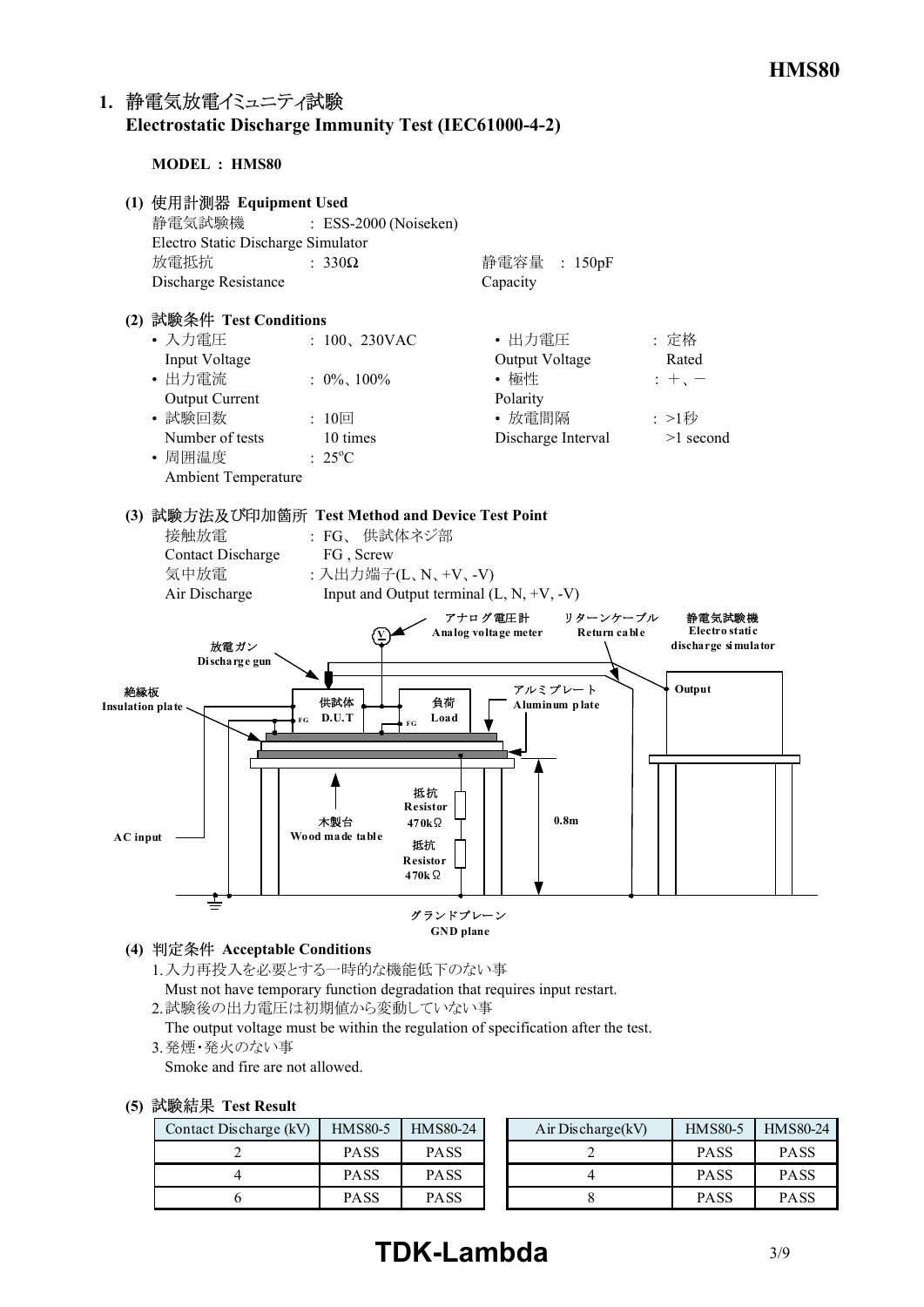## 2. 放射性無線周波数電磁界イミュニティ試験 **Radiated RadioFrequency Electromagnetic Field Immunity Test (IEC6100043)**

**MODEL : HMS80**

| (1) | 使用計測器 Equipment Used              |                                 |
|-----|-----------------------------------|---------------------------------|
|     | シグナルジェネレータ Signal Generator       | : N5181A (Agilent)              |
|     | パワーアンプシステム Power Amplifier System | $\therefore$ CBA 1G-250 (Teseq) |
|     |                                   | : AS0104-55/55 (Milmega)        |
|     | 電界センサ Electric Field Sensor       | : HI-6005 (Holaday)             |
|     | バイログアンテナ Bilog Antenna            | : VULP9118E (Schwarzbeck)       |
|     |                                   | $: 3117$ (ETS Lindgren)         |
|     | (2) 試験条件 Test Conditions          |                                 |

| $H = 1$                   |                                                |                     |                          |
|---------------------------|------------------------------------------------|---------------------|--------------------------|
| • 入力電圧                    | : $100, 230 \text{VAC}$                        | • 出力電圧              | :定格                      |
| Input Voltage             |                                                | Output Voltage      | Rated                    |
| • 出力電流                    | : $0\%$ , $100\%$                              | • 振幅変調              | $: 80\%$ , 1kHz          |
| <b>Output Current</b>     |                                                | Amplitude Modulated |                          |
| • 偏波                      | :水平、垂直                                         | • 周囲温度              | $\div$ 25 <sup>o</sup> C |
| Wave Angle                | Horizontal and Vertical                        | Ambient Temperature |                          |
|                           | • スイープ・コンディション : 1.0%ステップ、0.5秒保持               | • 距離                | : 3.0m                   |
| Sweep Condition           | $1.0\%$ step up, 0.5 seconds hold              | Distance            |                          |
| • 試験方向                    | : 上下、左右、前後                                     |                     |                          |
| Test Angle                | Top/Bottom, Both Sides, Front/Back             |                     |                          |
| • 電磁界周波数                  | : $80 - 1000 MHz$ , 1.4 - 2.0GHz, 2.0 - 2.7GHz |                     |                          |
| Electromagnetic Frequency |                                                |                     |                          |

#### **(3) Test Method**



#### **(4) Acceptable Conditions**

1.試験中、5%を超える出力電圧の変動のない事 The regulation of output voltage must not exceed 5% of initial value during test. 2.試験後の出力電圧は初期値から変動していない事

The output voltage must be within the regulation of specification after the test. 3.発煙・発火のない事

Smoke and fire are not allowed.

#### **(5) Test Result**

| Radiation Field Strength (V/m) | Electromagnetic Frequency | <b>HMS80-5</b> | HMS80-24    |
|--------------------------------|---------------------------|----------------|-------------|
|                                | $2.0 - 2.7$ GHz           | <b>PASS</b>    | <b>PASS</b> |
|                                | $1.4 - 2.0$ GHz           | <b>PASS</b>    | <b>PASS</b> |
|                                | $80 - 1000 MHz$           | <b>PASS</b>    | <b>PASS</b> |

# **TDK-Lambda** 4/9

**reduce floor reflections**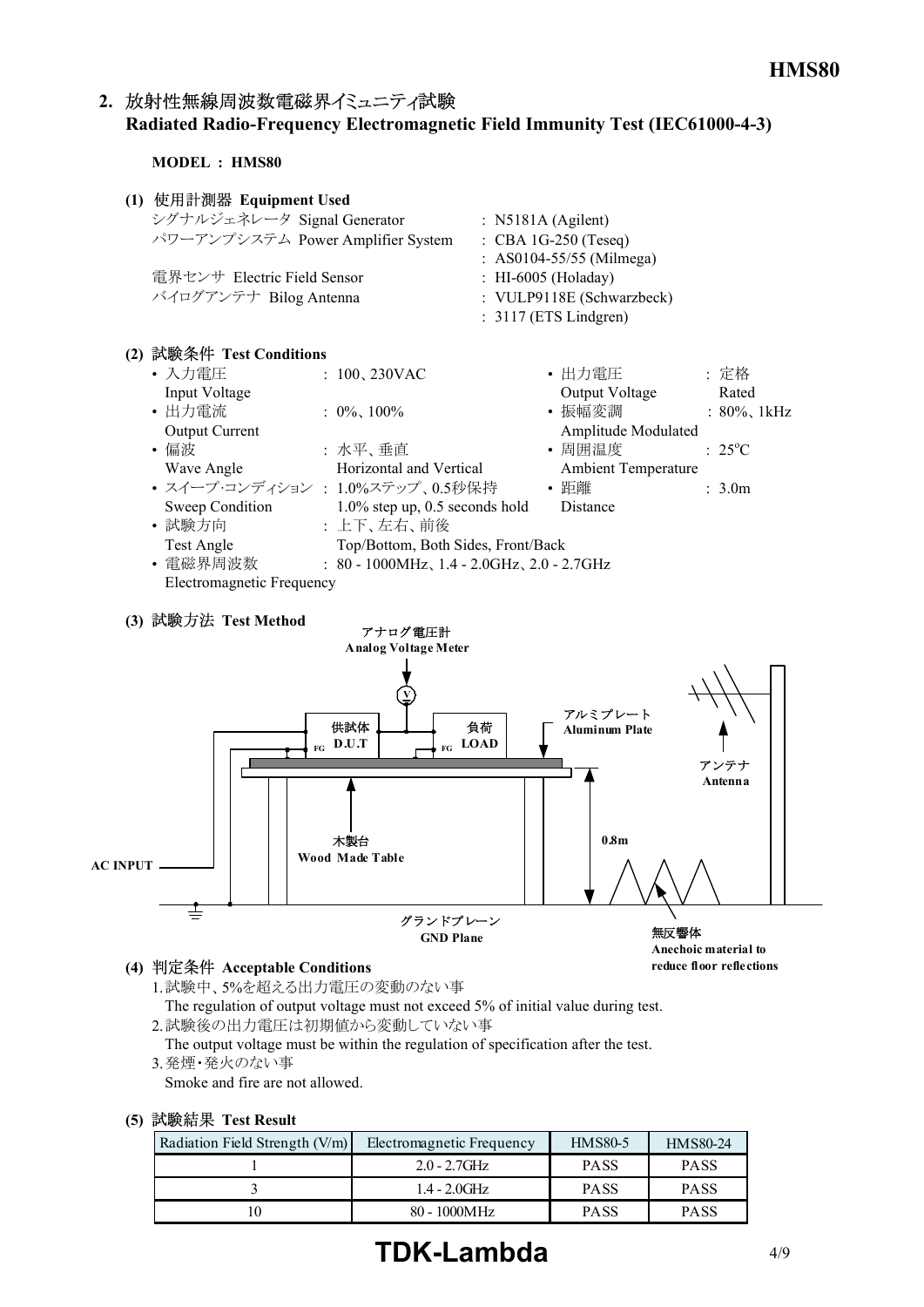## 3. 電気的ファーストトランジェントバーストイミュニティ試験 **Electrical Fast Transient / Burst Immunity Test (IEC6100044)**

#### **MODEL : HMS80**

- **(1) Equipment Used** EFT/B発生器 : FNSAXⅡ (Noiseken) EFT/B Generator
- **(2) Test Conditions**

| • 入力電圧                | : $100, 230$ VAC      | • 出力電圧                     | :定格                 |
|-----------------------|-----------------------|----------------------------|---------------------|
| Input Voltage         |                       | Output Voltage             | Rated               |
| • 出力電流                | : $0\%$ , $100\%$     | • 試験時間                     | : 1分間               |
| <b>Output Current</b> |                       | <b>Test Time</b>           | 1 minute            |
| • 極性                  | $+,-$                 | • 周囲温度                     | $: 25^{\circ}C$     |
| Polarity              |                       | <b>Ambient Temperature</b> |                     |
| • 試験回数                | $: 3 \square$         | • パルス周波数                   | : 5kHz              |
| Number of Test        | 3 times               | <b>Pulse Frequency</b>     |                     |
| • バースト期間              | : 15msec              | • パルス個数                    | : 75 <sub>pcs</sub> |
| <b>Burst Time</b>     |                       | Number of Pulse            |                     |
| • バースト周期              | $\therefore$ 300 msec |                            |                     |
| <b>Burst Cycle</b>    |                       |                            |                     |

# **(3) Test Method and Device Test Point**



- 1.入力再投入を必要とする一時的な機能低下のない事 Must not have temporary function degradation that requires input restart.
- 2.試験後の出力電圧は初期値から変動していない事
- The output voltage must be within the regulation of specification after the test. 3.発煙・発火のない事

Smoke and fire are not allowed.

**(5) Test Result**

| Test Voltage (kV) | <b>HMS80-5</b> | HMS80-24    |
|-------------------|----------------|-------------|
| 05                | <b>PASS</b>    | <b>PASS</b> |
|                   | <b>PASS</b>    | <b>PASS</b> |
|                   | <b>PASS</b>    | <b>PASS</b> |

# **TDK-Lambda** 5/9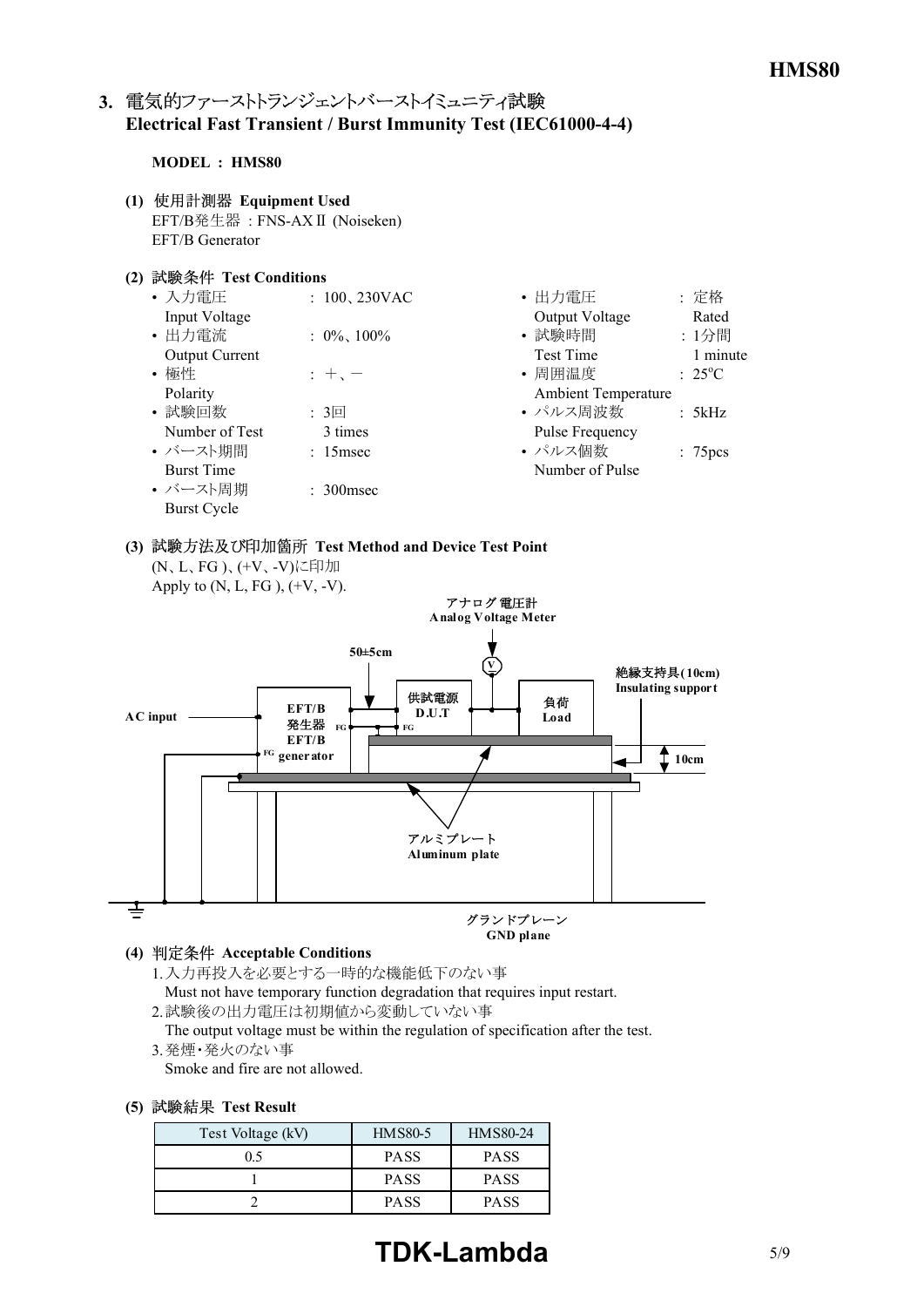## **4. Surge Immunity Test (IEC6100045)**

#### **MODEL : HMS80**

| 使用計測器 Equipment Used<br>(1)<br><b>Surge Generator</b><br>結合インピーダンス: コモン 12Ω<br>Coupling Impedance Common                    | サージ発生器 : LSS-15AX (Noiseken)<br>ノーマル 2Ω<br>Normal                   | 結合コンデンサ : コモン<br>Coupling Capacitance                                                                          | $9 \mu F$<br>Common<br>ノーマル 18µF<br>Normal                                        |
|-----------------------------------------------------------------------------------------------------------------------------|---------------------------------------------------------------------|----------------------------------------------------------------------------------------------------------------|-----------------------------------------------------------------------------------|
| (2) 試験条件 Test Conditions<br>• 入力雷圧<br>Input Voltage<br>• 出力電流<br><b>Output Current</b><br>• 極性<br>Polarity<br>• 位相<br>Phase | $: 100, 230 \text{VAC}$<br>$: 0\%$ , 100%<br>$: +$<br>$: 0, 90$ deg | • 出力電圧<br>Output Voltage<br>• 試験回数<br>Number of Tests<br>• モード<br>Mode<br>• 周囲温度<br><b>Ambient Temperature</b> | ・ 定格<br>Rated<br>: 5<br>5 times<br>: コモン、ノーマル<br>Common and Normal<br>$\div$ 25°C |

**(3) Test Method and Device Test Point** コモンモード (NFG 、LFG ) 及びノーマルモード (NL) に印加 Apply to Common mode (N-FG, L-FG) and Normal mode (N-L).



#### **(4) Acceptable Conditions**

- 1.入力再投入を必要とする一時的な機能低下のない事 Must not have temporary function degradation that requires input restart.
- 2.試験後の出力電圧は初期値から変動していない事
- The output voltage must be within the regulation of specification after the test. 3.発煙・発火のない事
- Smoke and fire are not allowed.

#### **(5) Test Result**

| Common            |                |                 |                   |
|-------------------|----------------|-----------------|-------------------|
| Test Voltage (kV) | <b>HMS80-5</b> | <b>HMS80-24</b> | Test Voltage (kV) |
| 0.5               | <b>PASS</b>    | <b>PASS</b>     | 0.5               |
|                   | <b>PASS</b>    | <b>PASS</b>     |                   |
|                   | <b>PASS</b>    | <b>PASS</b>     |                   |
|                   | <b>PASS</b>    | <b>PASS</b>     |                   |

| Common                            |             | Normal            |                |             |  |
|-----------------------------------|-------------|-------------------|----------------|-------------|--|
| <b>HMS80-24</b><br><b>HMS80-5</b> |             | Test Voltage (kV) | <b>HMS80-5</b> | HMS80-24    |  |
| <b>PASS</b>                       | <b>PASS</b> | 0.5               | <b>PASS</b>    | <b>PASS</b> |  |
| <b>PASS</b>                       | <b>PASS</b> |                   | <b>PASS</b>    | <b>PASS</b> |  |
| <b>PASS</b>                       | <b>PASS</b> |                   | <b>PASS</b>    | <b>PASS</b> |  |
|                                   |             |                   |                |             |  |

# **TDK-Lambda** 6/9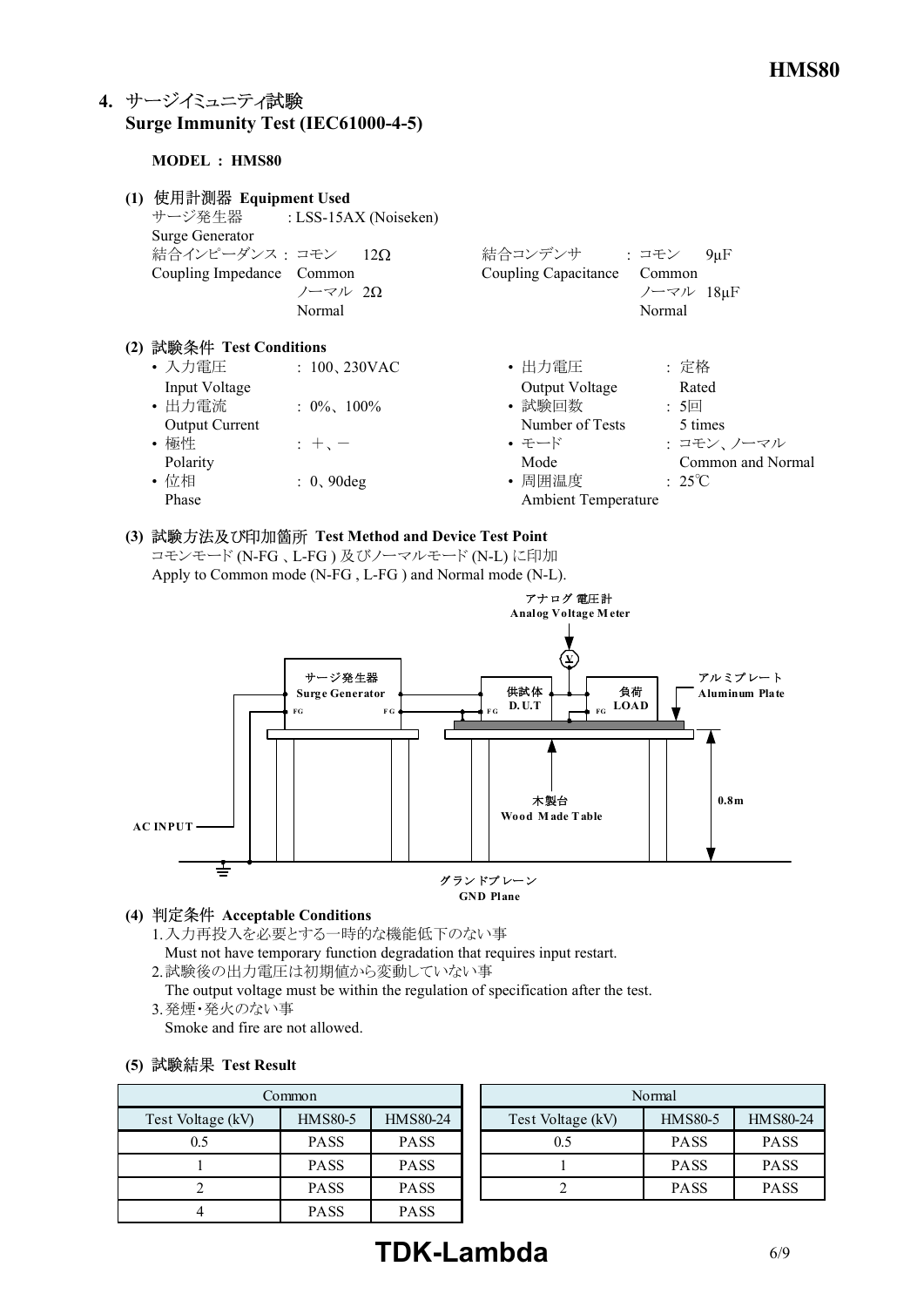## 5. 伝導性無線周波数電磁界イミュニティ試験 **Conducted Disturbances Induced by RadioFrequency** Field Immunity Test (IEC61000-4-6)

**MODEL : HMS80**

#### **(1) Equipment Used**

 $RF \sim \mathcal{PT} \sim \mathcal{TP}$  : CBA230M-08D (Teseq) RF Power Amplifier シグナルジェネレータ : N5181A (Agilent) Signal Generator 結合/減結合ネットワーク(CDN1) : TCDN-801-M2-16 (TOYO Corporation) Coupling De-Coupling Network (CDN1) 結合/減結合ネットワーク(CDN2) : TCDN-801-M3-16 (TOYO Corporation) Coupling De-Coupling Network (CDN2)

#### **(2) Test Conditions**

| • 入力電圧                          | : $100, 230$ VAC                  | • 出力電圧                    | : 定格               |
|---------------------------------|-----------------------------------|---------------------------|--------------------|
| Input Voltage                   |                                   | Output Voltage            | Rated              |
| • 出力電流                          | : $0\%$ , $100\%$                 | • 電磁界周波数                  | $: 150kHz - 80MHz$ |
| <b>Output Current</b>           |                                   | Electromagnetic Frequency |                    |
| • 周囲温度                          | $\cdot$ 25°C                      |                           |                    |
| <b>Ambient Temperature</b>      |                                   |                           |                    |
| • スイープ·コンディション: 1.0%ステップ、0.5秒保持 |                                   |                           |                    |
| Sweep Condition                 | $1.0\%$ step up, 0.5 seconds hold |                           |                    |

#### **(3) Test Method and Device Test Point** (N、L、FG)、(+V、-V)に印加 Apply to  $(N, L, FG)$ ,  $(+V, -V)$ .



#### **(4) Acceptable Conditions**

- 1.試験中、5%を超える出力電圧の変動のない事 The regulation of output voltage must not exceed 5% of initial value during test.
- 2.試験後の出力電圧は初期値から変動していない事

The output voltage must be within the regulation of specification after the test. 3.発煙・発火のない事

Smoke and fire are not allowed.

| Voltage Level (V) | <b>HMS80-5</b> | HMS80-24    |  |  |  |
|-------------------|----------------|-------------|--|--|--|
|                   | <b>PASS</b>    | <b>PASS</b> |  |  |  |
|                   | <b>PASS</b>    | <b>PASS</b> |  |  |  |
|                   | <b>PASS</b>    | <b>PASS</b> |  |  |  |

# **TDK-Lambda** 7/9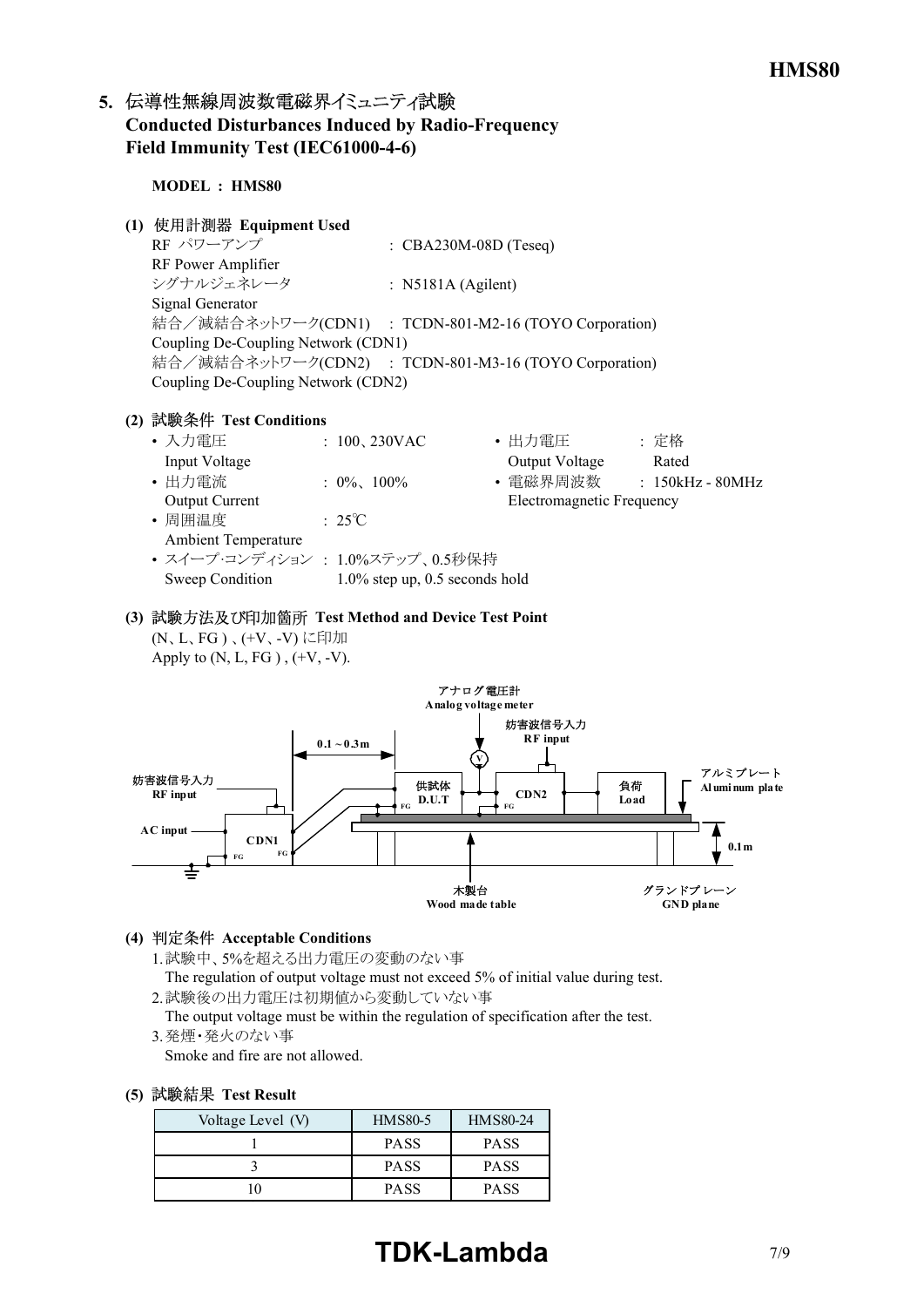## 6. 電力周波数磁界イミュニティ試験 **Power Frequency Magnetic Field Immunity Test (IEC6100048)**

#### **MODEL : HMS80**

- **(1) Equipment Used**
	- ACパワーソース : AA2000XG (Takasago) AC Power Source ヘルムホルツコイル : HHS5215 (Spulen) Helmholts Coil

#### **(2) Test Conditions**

| : $100, 230$ VAC  | • 出力電圧                    | : 定格                                  |
|-------------------|---------------------------|---------------------------------------|
|                   | Output Voltage            | Rated                                 |
| : $0\%$ , $100\%$ | • 印加磁界周波数                 | : 50Hz                                |
|                   | <b>Magnetic Frequency</b> |                                       |
| $\div$ 25°C       | • 印加方向                    | :X, Y, Z                              |
|                   | Direction                 |                                       |
| : 10秒以上(各方向)      |                           |                                       |
|                   |                           |                                       |
|                   |                           | More than 10 seconds (each direction) |

#### **(3) Test Method**



#### **(4) Acceptable Conditions**

1.試験中、5%を超える出力電圧の変動のない事

The regulation of output voltage must not exceed 5% of initial value during test. 2.試験後の出力電圧は初期値から変動していない事

The output voltage must be within the regulation of specification after the test. 3.発煙・発火のない事

Smoke and fire are not allowed.

#### **(5) Test Result**

| Magnetic Field Strength $(A/m)$ | <b>HMS80-5</b> | HMS80-24    |
|---------------------------------|----------------|-------------|
|                                 | <b>PASS</b>    | <b>PASS</b> |
|                                 | <b>PASS</b>    | <b>PASS</b> |
|                                 | <b>PASS</b>    | <b>PASS</b> |
|                                 | <b>PASS</b>    | <b>PASS</b> |

# **TDK-Lambda** 8/9